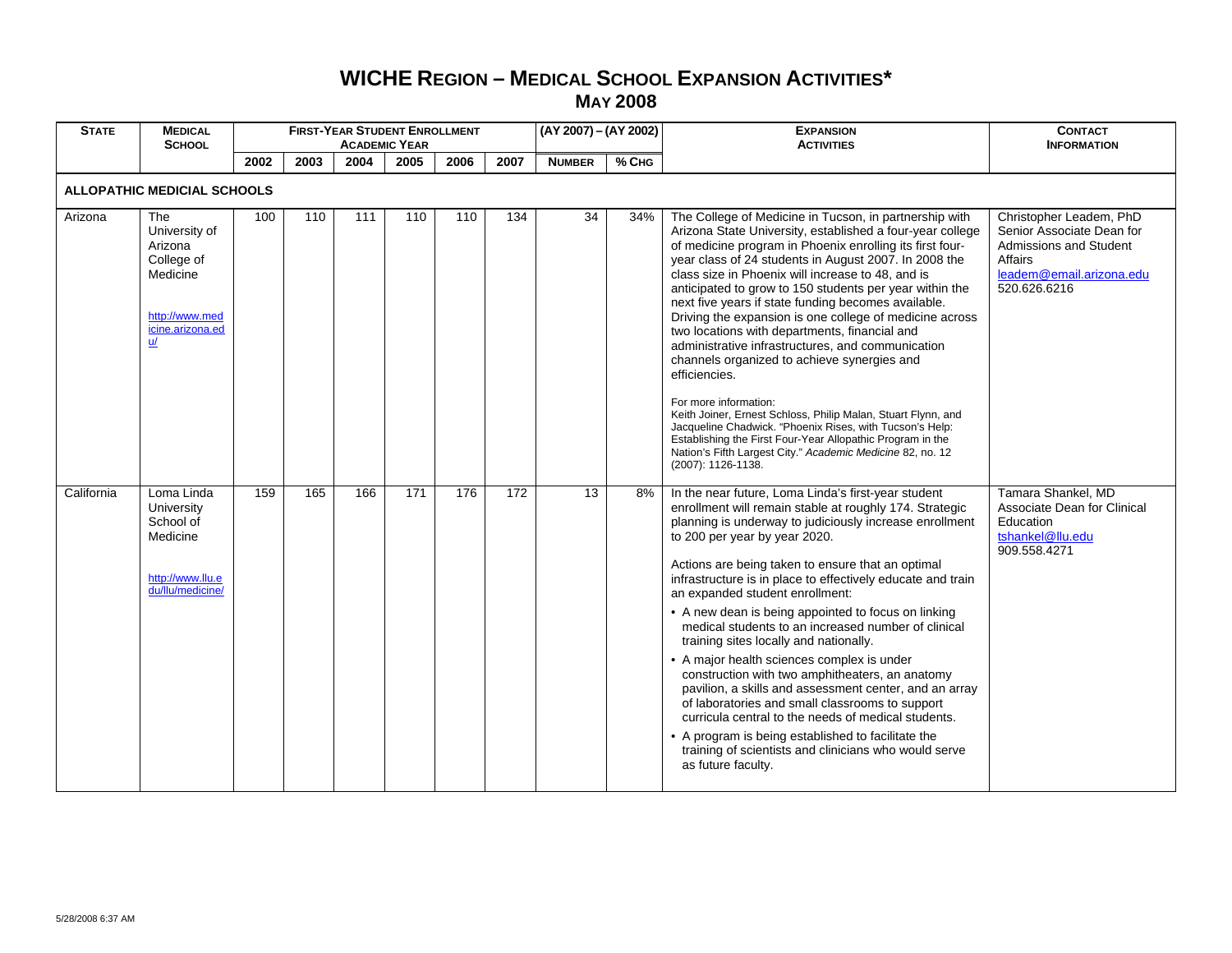| <b>STATE</b> | <b>MEDICAL</b>                                                                                                                   |      |                       |      | <b>FIRST-YEAR STUDENT ENROLLMENT</b>            |      |      | (AY 2007) - (AY 2002) |       | <b>EXPANSION</b>                                                                                                                                                                                                                                                                                                                                                                                                                                                                                                                                                                                                                                                                                                                                                                                                                                                                                                                                                                                                                                                                                               | <b>CONTACT</b>                                                                                                                                                |
|--------------|----------------------------------------------------------------------------------------------------------------------------------|------|-----------------------|------|-------------------------------------------------|------|------|-----------------------|-------|----------------------------------------------------------------------------------------------------------------------------------------------------------------------------------------------------------------------------------------------------------------------------------------------------------------------------------------------------------------------------------------------------------------------------------------------------------------------------------------------------------------------------------------------------------------------------------------------------------------------------------------------------------------------------------------------------------------------------------------------------------------------------------------------------------------------------------------------------------------------------------------------------------------------------------------------------------------------------------------------------------------------------------------------------------------------------------------------------------------|---------------------------------------------------------------------------------------------------------------------------------------------------------------|
|              | <b>SCHOOL</b>                                                                                                                    |      |                       |      | <b>ACADEMIC YEAR</b>                            |      |      |                       |       | <b>ACTIVITIES</b>                                                                                                                                                                                                                                                                                                                                                                                                                                                                                                                                                                                                                                                                                                                                                                                                                                                                                                                                                                                                                                                                                              | <b>INFORMATION</b>                                                                                                                                            |
|              |                                                                                                                                  | 2002 | 2003                  | 2004 | 2005                                            | 2006 | 2007 | <b>NUMBER</b>         | % CHG |                                                                                                                                                                                                                                                                                                                                                                                                                                                                                                                                                                                                                                                                                                                                                                                                                                                                                                                                                                                                                                                                                                                |                                                                                                                                                               |
| California   | Stanford<br>University<br>School of<br>Medicine<br>http://www.med<br>stanford.edu/                                               | 86   | 87                    | 86   | 85                                              | 86   | 86   | $\mathbf 0$           | 0%    | Stanford is considering an increase in its medical school<br>class size to 100 by year 2010. A physical complex is<br>being built that would accommodate an expanded<br>enrollment. The complex will enable small group<br>training and facilitate e-base support.<br>Individuals hospitalized today tend to be sicker than<br>those hospitalized in the past. Stanford seeks clinical<br>environments that provide a balance between critical                                                                                                                                                                                                                                                                                                                                                                                                                                                                                                                                                                                                                                                                 | Charles Prober, MD<br>Senior Associate Dean for<br><b>Medical Student Education</b><br>cprober@stanford.edu<br>650.724.8074                                   |
|              |                                                                                                                                  |      |                       |      |                                                 |      |      |                       |       | and less critical patients for its students. In order to<br>increase class size, physician capacity will need to be in<br>place to optimally sustain varied student clerkships.                                                                                                                                                                                                                                                                                                                                                                                                                                                                                                                                                                                                                                                                                                                                                                                                                                                                                                                                |                                                                                                                                                               |
|              |                                                                                                                                  |      |                       |      |                                                 |      |      |                       |       | Stanford prides itself in its family centered approach in<br>which faculty and students work closely with each other.<br>As class size increases, the faculty needs to increase,<br>and opportunities provided among students, to ensure a<br>comfort base during the long, intense medical training.                                                                                                                                                                                                                                                                                                                                                                                                                                                                                                                                                                                                                                                                                                                                                                                                          |                                                                                                                                                               |
| California   | University of<br>California<br>System<br>http://www.univ<br>ersitvofcaliforni<br>a.edu/health/m                                  |      | For more information: |      | medical center, and other local considerations. |      |      |                       |       | The University of California (UC) system completed a multiyear health sciences planning effort in 2007. UC plans to enroll 60 to 80 students per campus (across five-<br>year programs), or more than 300 students system-wide. First phase of growth for all UC medical schools will occur through the development of new Programs in<br>Medical Education (PRIME). Individually and collectively, these programs seek to address the needs of California's underserved population in both rural communities<br>and urban areas. Each program has (or will have) an area of focus that is selected on the basis of faculty expertise, the populations served by each school and its<br>Cathryn L. Nation, Andrea Gerstenberger, and Dena Bullard. "Preparing for Change: The Plan, the Promise, and the Parachute." Academic Medicine 82, no. 12 (2007): 1139-1144.                                                                                                                                                                                                                                           |                                                                                                                                                               |
| California   | edcenters.html<br>University of<br>California,<br>Davis School<br>of Medicine<br>http://www.ucd<br>mc.ucdavis.edu<br>/medschool/ | 93   | $\overline{93}$       | 93   | 93                                              | 93   | 105  | 12 <sup>°</sup>       | 13%   | UC Davis School of Medicine (PRIME - Rural health<br>and telemedicine). UC Davis' program involves adding<br>12 students per year, for a five-year MD/masters<br>program. Program offers course work contextualized to<br>rural health service delivery. Annual courses are shifted<br>to rural topics and contexts. Courses focus on rural<br>health policy, public health, distance learning,<br>culture/language competency, telemedicine, and other<br>topics relevant to rural health and health care delivery.<br>Students will precept in rural locations and complete 6+<br>months of clinical clerkships in rural sites, complete<br>graduate work in the fourth-year (including a<br>scholarship project) and have significant time in the<br>fifth-year for rural medicine. Telemedicine will facilitate<br>specialty consultations by the medical staff at UC Davis,<br>teaching of rural students, faculty development of rural<br>preceptors and quality improvement of the program.<br>For more information:<br>http://www.ucdmc.ucdavis.edu/medschool/rural_prime/rural_pri<br>me program.pdf. | Donald Hilty, MD<br>Director Admissions and<br>Curricula, Rural Program in<br><b>Medical Education</b><br>don.hilty@ucdmc.ucdavis.edu<br>916.734.8110 or 4121 |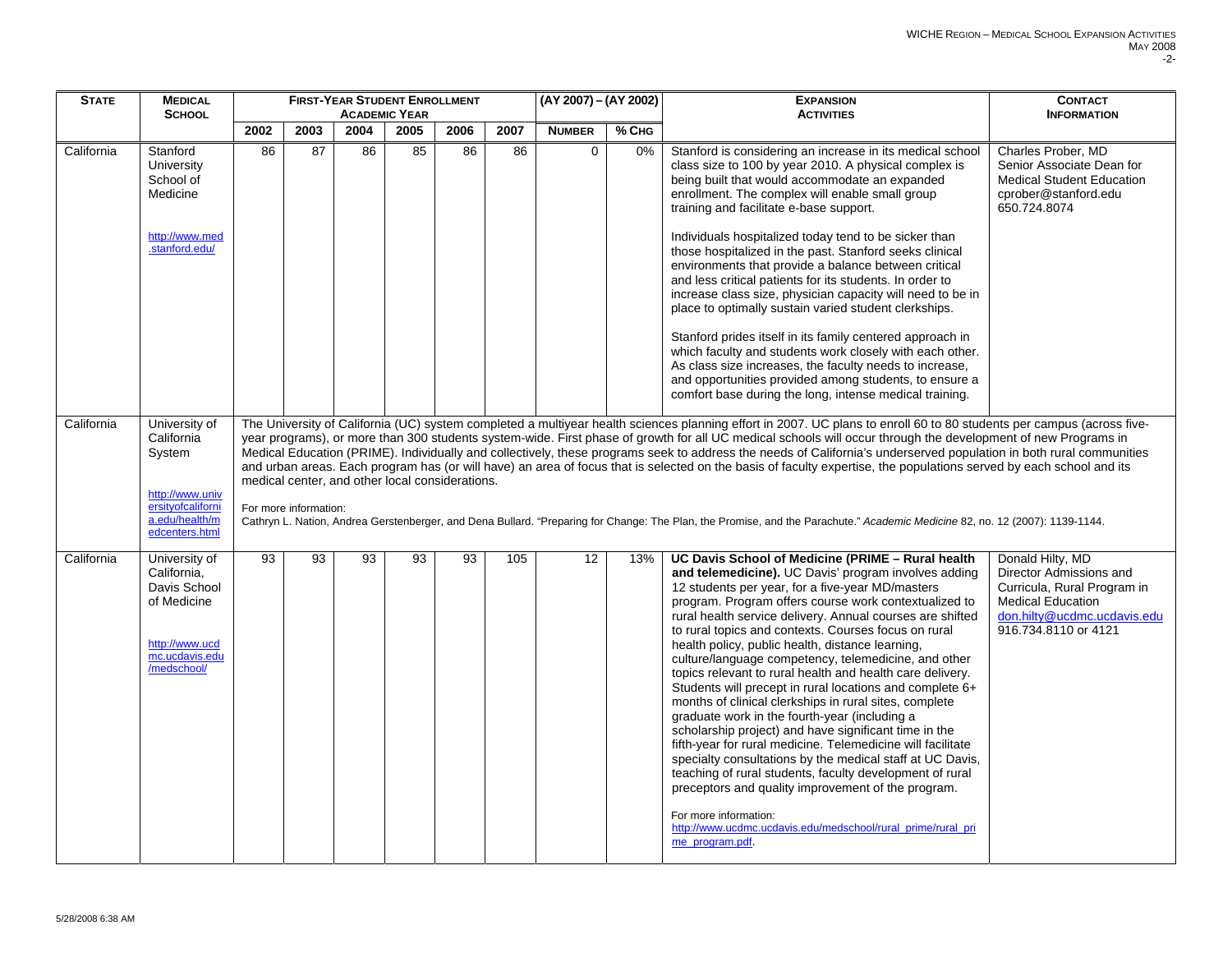| <b>STATE</b> | <b>MEDICAL</b><br><b>SCHOOL</b>                                                                                                                                                                                          |      |      |                  | <b>FIRST-YEAR STUDENT ENROLLMENT</b><br><b>ACADEMIC YEAR</b> |      |      | (AY 2007) - (AY 2002) |         | <b>EXPANSION</b><br><b>ACTIVITIES</b>                                                                                                                                                                                                                                                                                                                                                                                                                                                                                                                                                                                                                                                                                                                                                                                                                                                                                                                                                                                                                                  | <b>CONTACT</b><br><b>INFORMATION</b>                                                                                                                    |
|--------------|--------------------------------------------------------------------------------------------------------------------------------------------------------------------------------------------------------------------------|------|------|------------------|--------------------------------------------------------------|------|------|-----------------------|---------|------------------------------------------------------------------------------------------------------------------------------------------------------------------------------------------------------------------------------------------------------------------------------------------------------------------------------------------------------------------------------------------------------------------------------------------------------------------------------------------------------------------------------------------------------------------------------------------------------------------------------------------------------------------------------------------------------------------------------------------------------------------------------------------------------------------------------------------------------------------------------------------------------------------------------------------------------------------------------------------------------------------------------------------------------------------------|---------------------------------------------------------------------------------------------------------------------------------------------------------|
|              |                                                                                                                                                                                                                          | 2002 | 2003 | 2004             | 2005                                                         | 2006 | 2007 | <b>NUMBER</b>         | $%$ CHG |                                                                                                                                                                                                                                                                                                                                                                                                                                                                                                                                                                                                                                                                                                                                                                                                                                                                                                                                                                                                                                                                        |                                                                                                                                                         |
| California   | <b>UC</b> Irvine<br>School of<br>Medicine<br>http://www.heal<br>thaffairs.uci.ed<br>u/som/                                                                                                                               | 92   | 92   | 100              | 103                                                          | 104  | 104  | $\overline{12}$       | 13%     | UC Irvine School of Medicine (PRIME - Latino<br>communities). In the Fall of 2004, UC Irvine began the<br>Program in Medical Education for the Latino Community<br>(PRIME-LC). The 12 students admitted to the program<br>on an annual basis have a record of prior service and<br>commitment to the Latino community and are fluent in<br>speaking Spanish. The program begins with a summer<br>immersion experience in Mexico that provides further<br>instruction in Spanish, supervised interaction with<br>Spanish-speaking patients and health care personnel,<br>and additional instruction about Latino cultures. The<br>program continues at Irvine with didactic sessions and<br>structured clinical experiences in settings serving<br>predominantly Spanish-speaking patients. The program<br>requires that all students complete requirements for a<br>master's degree in one of several areas requiring<br>further study and research relevant to Latino health<br>needs.<br>For more information:<br>http://www.ha.uci.edu/som/meded/PrimeLC/index.html | Gayle Pierce<br>Director Office of Admissions<br>and Outreach<br>gipierce@uci.edu<br>949.824.4617                                                       |
| California   | $\overline{UC}$<br>Los Angeles<br>(UCLA)<br>School of<br>Medicine*<br>*Enrollment<br>numbers<br>include those<br>for the Geffen.<br>Drew, and<br>Riverside<br>campuses.<br>http://dqsom.he<br>althsciences.uc<br>la.edu/ | 169  | 168  | $\overline{170}$ | 170                                                          | 169  | 169  | $\mathbf 0$           | 0%      | <b>UCLA School of Medicine (PRIME - Diverse</b><br>disadvantaged communities). UCLA's program is<br>planning to add 18 students per year over the next five<br>years (UCLA 10, Drew/UCLA 4, Riverside/UCLA 4).<br>Students will participate in curriculum and clinical<br>rotations that prepare them to use new technologies<br>and multicultural solutions for urban and rural<br>disadvantaged populations. The program will have a<br>focus on telemedicine strategies, and stress leadership<br>training on the delivery of culturally competent clinical<br>care, the conduct of research on health disparities, and<br>the advocacy for disadvantaged communities. The<br>program will include a combined MD and a master's<br>degree selected from UCLA degree programs in public<br>health, public policy, business administration,<br>telemedicine, clinical informatics or other related fields.                                                                                                                                                            | Neil Parker, MD<br>Senior Associate Dean<br><b>Student Affairs and Graduate</b><br><b>Medical Education</b><br>nhparker@mednet.ucla.edu<br>310.825.6774 |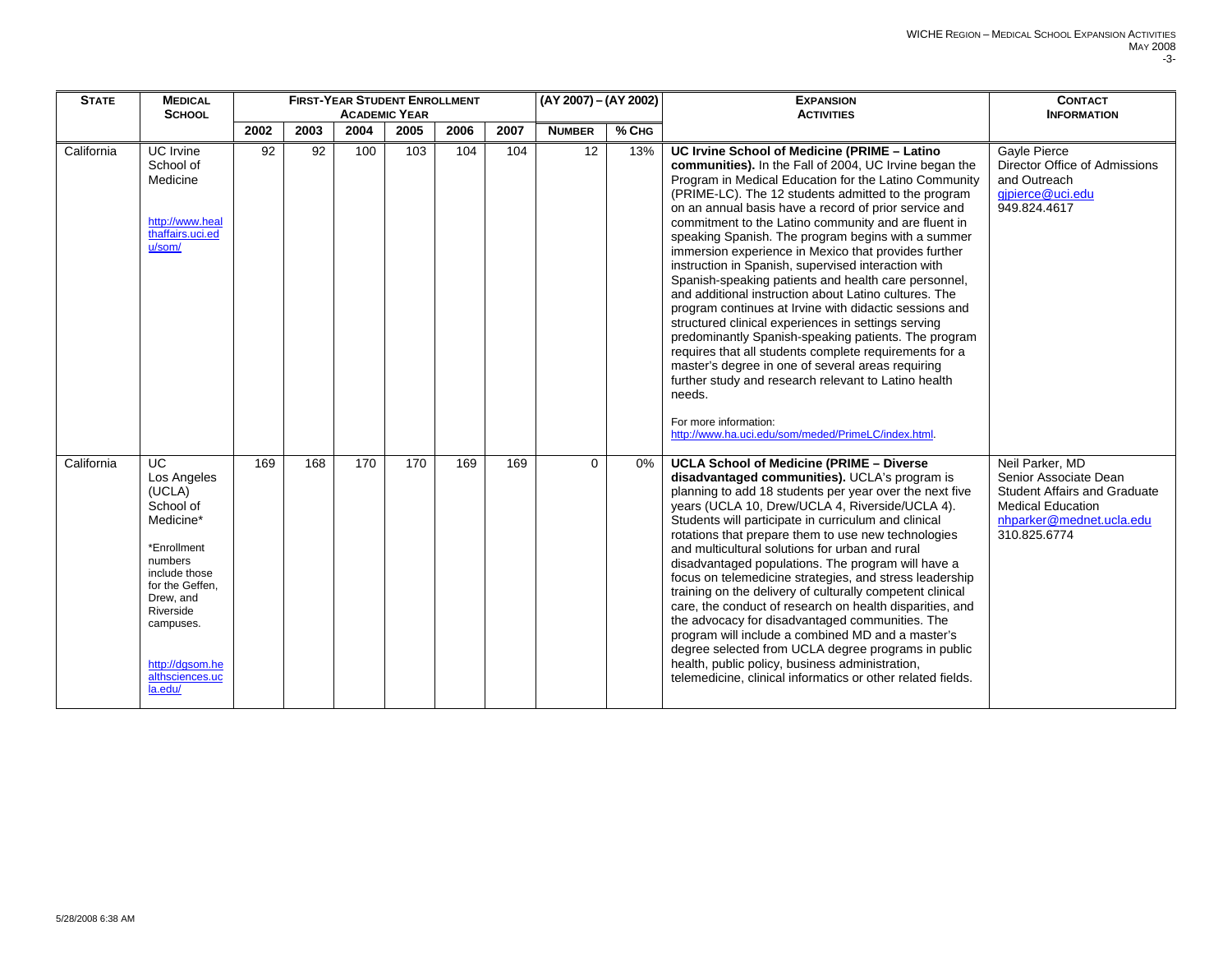| <b>STATE</b> | <b>MEDICAL</b><br><b>SCHOOL</b>                                                                                                                                          |      |      |      | <b>FIRST-YEAR STUDENT ENROLLMENT</b><br><b>ACADEMIC YEAR</b> |      |      | (AY 2007) - (AY 2002) |       | <b>EXPANSION</b><br><b>ACTIVITIES</b>                                                                                                                                                                                                                                                                                                                                                                                                                                                                                                                                                                                                                                                                                                                                                                                                                                                                                                                                                                                                                                                                                                                                                                                                                                                                                                                                                                                                                     | <b>CONTACT</b><br><b>INFORMATION</b>                                                               |
|--------------|--------------------------------------------------------------------------------------------------------------------------------------------------------------------------|------|------|------|--------------------------------------------------------------|------|------|-----------------------|-------|-----------------------------------------------------------------------------------------------------------------------------------------------------------------------------------------------------------------------------------------------------------------------------------------------------------------------------------------------------------------------------------------------------------------------------------------------------------------------------------------------------------------------------------------------------------------------------------------------------------------------------------------------------------------------------------------------------------------------------------------------------------------------------------------------------------------------------------------------------------------------------------------------------------------------------------------------------------------------------------------------------------------------------------------------------------------------------------------------------------------------------------------------------------------------------------------------------------------------------------------------------------------------------------------------------------------------------------------------------------------------------------------------------------------------------------------------------------|----------------------------------------------------------------------------------------------------|
|              |                                                                                                                                                                          | 2002 | 2003 | 2004 | 2005                                                         | 2006 | 2007 | <b>NUMBER</b>         | % CHG |                                                                                                                                                                                                                                                                                                                                                                                                                                                                                                                                                                                                                                                                                                                                                                                                                                                                                                                                                                                                                                                                                                                                                                                                                                                                                                                                                                                                                                                           |                                                                                                    |
| California   | UC San<br>Diego<br>School of<br>Medicine<br>http://meded.uc<br>sd.edu/dome/                                                                                              | 122  | 121  | 122  | 121                                                          | 122  | 134  | 12                    | 10%   | UC San Diego School of Medicine (PRIME - Health<br>equity). UC San Diego's program recently added 12<br>seats to their incoming class. This is a permanent<br>change that will keep the incoming class size at 134 for<br>the foreseeable future. San Diego has one of the largest<br>and most rapidly changing immigrant and migrant<br>communities in the country. Their program will<br>emphasize multicultural, multidisciplinary approaches to<br>patient care, research, and healthcare advocacy. The<br>program will offer cultural and language studies and<br>immersion experiences. It will give students the<br>flexibility to examine health equity in an area of their<br>interest consistent with objectives of the federal initiative<br>Healthy People 2010, which calls for the elimination of<br>health disparities among all segments of the population.<br>Through dual degree options concentrating in minority<br>health and health disparities, and the use of<br>community-university partnerships, the program seeks<br>to increase the number of clinicians, scientists, and<br>advocates who will strive to reduce health disparities.                                                                                                                                                                                                                                                                                         | Brian Zeglen<br>Director of Admissions<br>bzeglen@ucsd.edu<br>858.534.1515                         |
| California   | UC San<br>Francisco<br>School of<br>Medicine*<br>*Enrollment<br>numbers<br>include those<br>from UC<br>Berkeley/UCSF<br>joint program.<br>http://medscho<br>ol.ucsf.edu/ | 153  | 153  | 153  | 153                                                          | 153  | 163  | 10                    | 7%    | UC San Francisco School of Medicine (PRIME -<br>Urban Underserved). UC San Francisco's program is<br>planning to add 15 students per year over the next five<br>years (11 students in San Francisco and 4 students at<br>the UCSF-UC Berkeley Joint Medical Program). The<br>program will offer a curriculum with a core seminar<br>series, community engagement projects, community-<br>based preceptorships, clinical rotations in underserved<br>settings, a masters degree, and a formal mentorship<br>program. The seminar series includes interactive<br>teaching sessions with experts on homelessness,<br>immigrant health, the prison health system, and related<br>topics. Clinical experiences will be based at regional<br>safety-net clinics and hospitals that provide healthcare<br>to urban, underserved populations in San Francisco and<br>the greater Bay Area. In these settings, students will<br>care for diverse populations and learn more about<br>systems-level disparities. All students will complete a<br>longitudinal community health or social advocacy<br>project, such as setting up community-based disease-<br>prevention programs, engaging in local community<br>organizing campaigns, or conducting community-based<br>research. The program will also include comprehensive<br>mentorship programs, with faculty and peer-mentoring<br>relationships organized to provide ongoing academic<br>and social support. | David Wofsy, MD<br>Associate Dean for<br><b>Admissions</b><br>david.wofsy@ucsf.edu<br>415.476.4044 |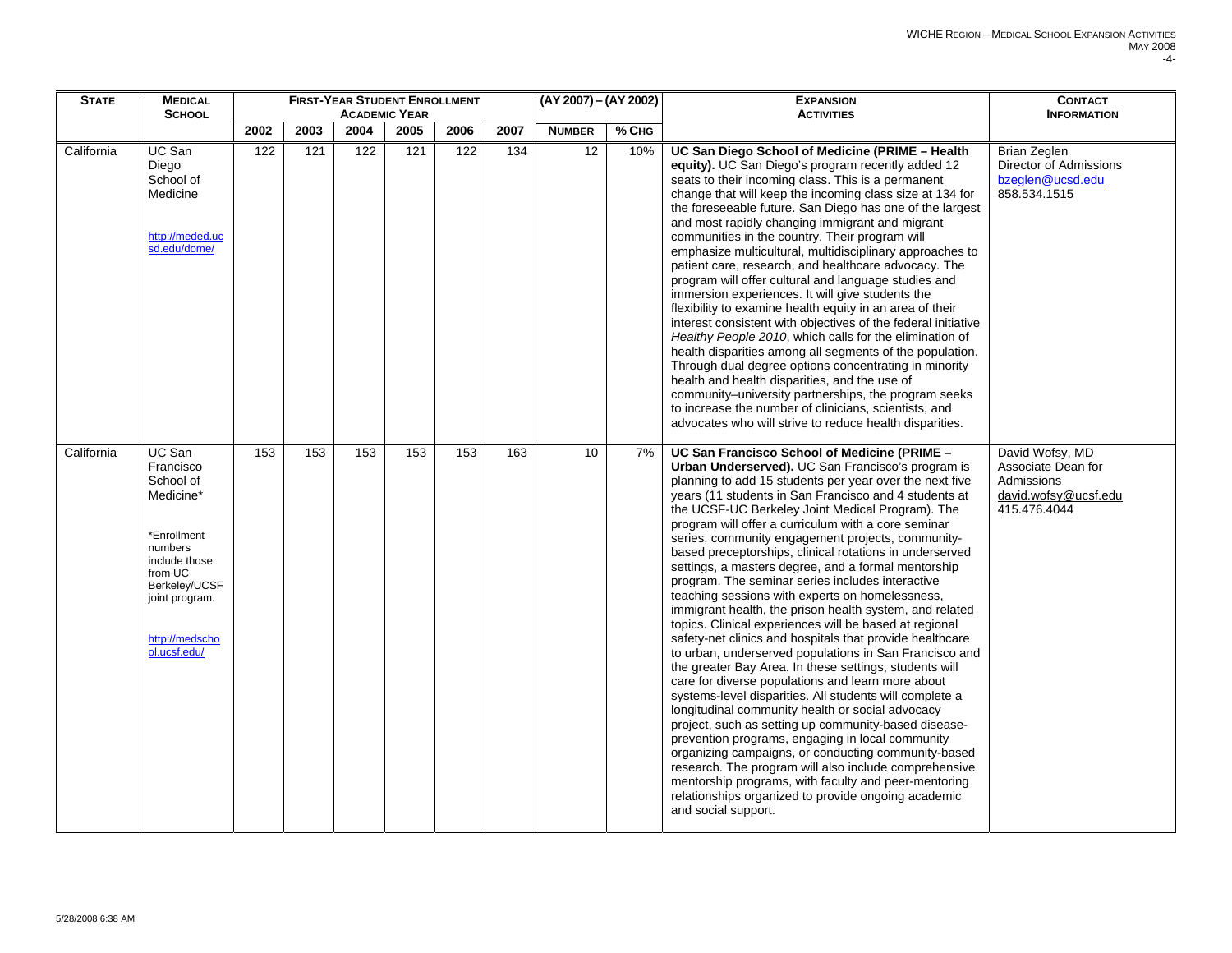| <b>STATE</b> | <b>MEDICAL</b><br><b>SCHOOL</b>                                                                                              |      |      |      | <b>FIRST-YEAR STUDENT ENROLLMENT</b><br><b>ACADEMIC YEAR</b> |      |      | (AY 2007) - (AY 2002) |         | <b>EXPANSION</b><br><b>ACTIVITIES</b>                                                                                                                                                                                                                                                                                                                                                                                                                                                                                                                                                                                                                                                                                                                                                                                                                                                                                                                                                                                                                                                                                                         | <b>CONTACT</b><br><b>INFORMATION</b>                                                                                     |
|--------------|------------------------------------------------------------------------------------------------------------------------------|------|------|------|--------------------------------------------------------------|------|------|-----------------------|---------|-----------------------------------------------------------------------------------------------------------------------------------------------------------------------------------------------------------------------------------------------------------------------------------------------------------------------------------------------------------------------------------------------------------------------------------------------------------------------------------------------------------------------------------------------------------------------------------------------------------------------------------------------------------------------------------------------------------------------------------------------------------------------------------------------------------------------------------------------------------------------------------------------------------------------------------------------------------------------------------------------------------------------------------------------------------------------------------------------------------------------------------------------|--------------------------------------------------------------------------------------------------------------------------|
|              |                                                                                                                              | 2002 | 2003 | 2004 | 2005                                                         | 2006 | 2007 | <b>NUMBER</b>         | $%$ Сна |                                                                                                                                                                                                                                                                                                                                                                                                                                                                                                                                                                                                                                                                                                                                                                                                                                                                                                                                                                                                                                                                                                                                               |                                                                                                                          |
| California   | University of<br>Southern<br>California<br><b>Keck School</b><br>of Medicine<br>http://www.usc.<br>edu/schools/me<br>dicine/ | 160  | 160  | 163  | 171                                                          | 162  | 164  | 4                     | 3%      | The University of Southern California is in the process<br>of determining how to effectively expand enrollment.<br>Potential expansion is being undertaken with due<br>diligence to ensure that the academic and clinical<br>infrastructures are sufficient for increasing enrollment<br>(e.g., adequacy of faculty size and educational facilities,<br>and availability of clinical training sites).                                                                                                                                                                                                                                                                                                                                                                                                                                                                                                                                                                                                                                                                                                                                         | Erin Quinn, PhD, MEd<br>Associate Dean for<br>Admissions<br>erinquin@usc.edu<br>323.442.2552                             |
| Colorado     | University of<br>Colorado<br>School of<br>Medicine<br>http://www.uch<br>sc.edu/som/                                          | 132  | 130  | 132  | 143                                                          | 155  | 157  | 25                    | 19%     | Consideration is being given to further increase class<br>size at the University of Colorado over the next 10<br>years. The School of Medicine has recently moved to<br>the new Anschutz Medical Campus in the Denver area<br>which was designed to potentially accommodate a class<br>size of 200.<br>Additionally, a planned, staged approach is underway<br>for the creation of the Grand Junction Clinical Branch<br>Campus (GJCBC). Students would complete their first<br>two years in Denver, and then spend their third and<br>fourth years in Grand Junction in western Colorado. The<br>goal is to train 48 students with full implementation in<br>2012.<br>Students would receive in depth exposure and<br>experiences in all aspects of health care practiced in<br>Grand Junction and surrounding communities. Medical<br>students are more likely to eventually practice where<br>they train, and a GJCBC goal is to improve access and<br>quality of care for individuals living in communities on<br>Colorado's western slope.<br>For more information:<br>http://www.uchsc.edu/som/grandjunction/GJCBC%20Feb%202<br>008.pdf | Norma Wagoner, PhD<br>Interim Associate Dean for<br><b>Student Admissions</b><br>norma.wagoner@uchsc.edu<br>303.724.8025 |
| Hawaii       | University of<br>Hawaii<br><b>Burns School</b><br>of Medicine<br>http://iabsom.h<br>awaii.edu/JABS<br>OM/                    | 62   | 62   | 62   | 60                                                           | 62   | 62   | $\Omega$              | 0%      | The University of Hawaii (UH) does not have immediate<br>plans to increase the number of seats in the School of<br>Medicine. Under discussion, however, is the possibility<br>of an increase of six students.<br>UH does not have a teaching hospital, and largely<br>depends on the hospitals in Oahu. Given finite number<br>of medical cases, more hospitals/beds are needed in<br>order to increase the number of students.                                                                                                                                                                                                                                                                                                                                                                                                                                                                                                                                                                                                                                                                                                               | Satoru Izutsu, PhD<br>Senior Associate Dean for<br>Administration<br>sizutsu@hawaii.edu<br>808.692.0890                  |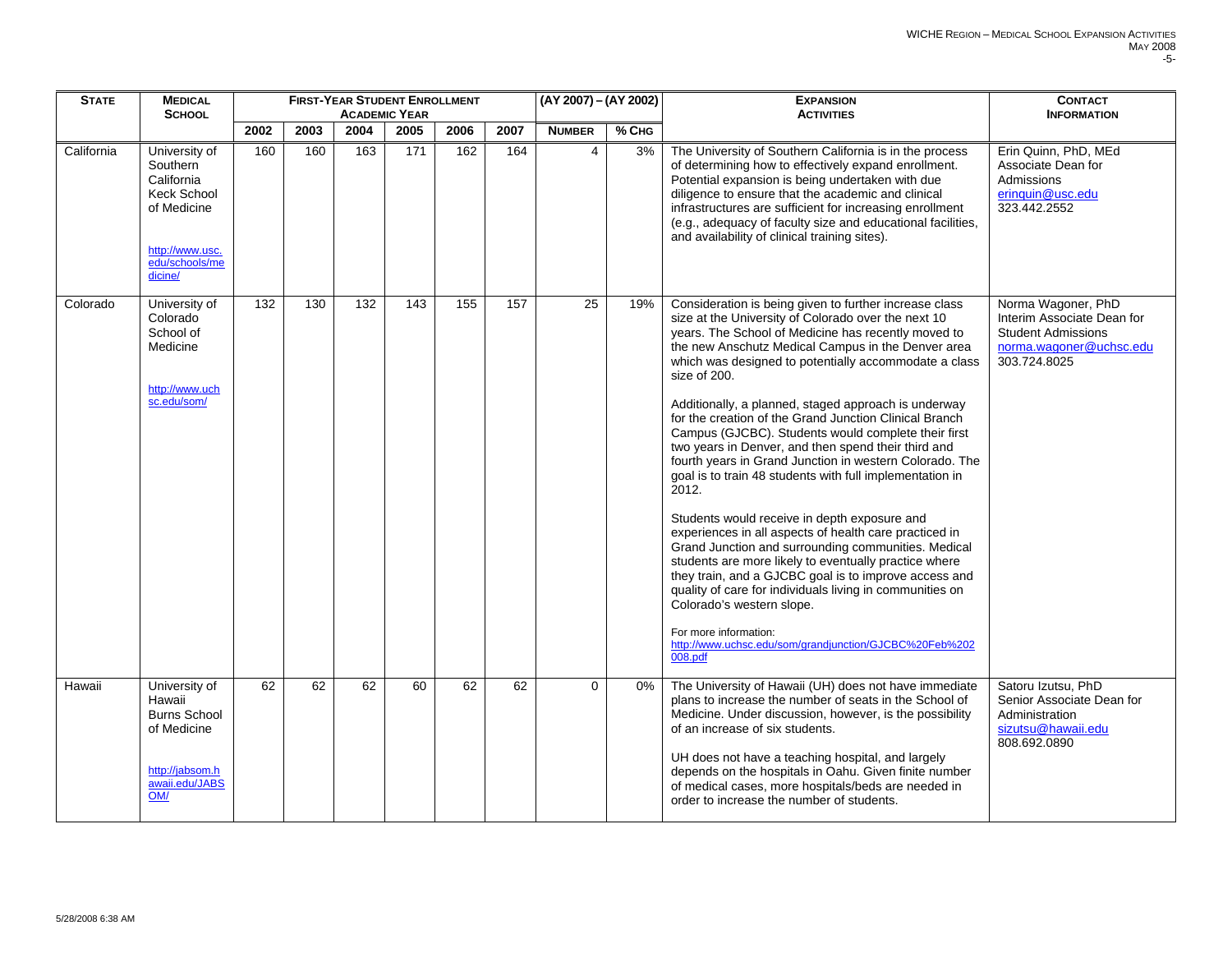| <b>STATE</b>           | <b>MEDICAL</b>                                                                                                       |                 |                 |                 | <b>FIRST-YEAR STUDENT ENROLLMENT</b> |                 |                 | (AY 2007) - (AY 2002) |              | <b>EXPANSION</b>                                                                                                                                                                                                                                                                                                                                                                                                                                                                                                                                                                                                                                                                                                                                                                                                                                                                                                                                                                                                                                                                                                                                                                                                                                                                                                                                                                                    | <b>CONTACT</b>                                                                                                                                        |
|------------------------|----------------------------------------------------------------------------------------------------------------------|-----------------|-----------------|-----------------|--------------------------------------|-----------------|-----------------|-----------------------|--------------|-----------------------------------------------------------------------------------------------------------------------------------------------------------------------------------------------------------------------------------------------------------------------------------------------------------------------------------------------------------------------------------------------------------------------------------------------------------------------------------------------------------------------------------------------------------------------------------------------------------------------------------------------------------------------------------------------------------------------------------------------------------------------------------------------------------------------------------------------------------------------------------------------------------------------------------------------------------------------------------------------------------------------------------------------------------------------------------------------------------------------------------------------------------------------------------------------------------------------------------------------------------------------------------------------------------------------------------------------------------------------------------------------------|-------------------------------------------------------------------------------------------------------------------------------------------------------|
|                        | <b>SCHOOL</b>                                                                                                        | 2002            |                 | 2004            | <b>ACADEMIC YEAR</b>                 |                 | 2007            |                       |              | <b>ACTIVITIES</b>                                                                                                                                                                                                                                                                                                                                                                                                                                                                                                                                                                                                                                                                                                                                                                                                                                                                                                                                                                                                                                                                                                                                                                                                                                                                                                                                                                                   | <b>INFORMATION</b>                                                                                                                                    |
| Nevada                 | University of<br>Nevada<br>School of<br>Medicine<br>http://www.med<br>icine.nevada.ed<br>$u$                         | 52              | 2003<br>52      | 52              | 2005<br>52                           | 2006<br>57      | 62              | <b>NUMBER</b><br>10   | % CHG<br>19% | The University of Nevada's (UN) goal has been to<br>continue to increase medical student enrollment to 100<br>by 2011, but resources are becoming a limiting factor.<br>In order to increase student enrollment an<br>infrastructure, and the financial means to build that<br>infrastructure, must be in place to ensure that the<br>quality of education and training is at the highest level.<br>Central to medical education at UN has been the<br>individualized attention medical students receive, and to<br>maintain this student focus, faculty needs to grow and<br>facilities need to expand with the increase in student<br>numbers.                                                                                                                                                                                                                                                                                                                                                                                                                                                                                                                                                                                                                                                                                                                                                    | Cheryl Hug-English, M.D.,<br><b>MPH</b><br>Associate Dean of Admissions<br>and Student Affairs<br>chugenglish@medicine.nevad<br>a.edu<br>775.682.8356 |
| <b>New</b><br>Mexico   | University of<br>New Mexico<br>School of<br>Medicine<br>http://hsc.unm.<br>edu/som/                                  | $\overline{75}$ | $\overline{75}$ | $\overline{75}$ | $\overline{75}$                      | $\overline{75}$ | $\overline{75}$ | $\Omega$              | 0%           | The University of New Mexico School of Medicine and<br>College of Arts and Sciences developed a combined<br>BA/MD degree program, which will increase the<br>entering medical school class from 75 students to 100<br>in 2010. The program, which began operation at the<br>undergraduate level in 2006, is committed to allocating<br>100 percent of its increased enrollment to a program<br>designed to expand opportunities in medical education<br>for New Mexico students from rural and underserved<br>minority communities, and to prepare them to practice in<br>the underserved areas of state. A two-step, eight-year<br>program, equally divided between four years in an<br>undergraduate college and four years in medical school,<br>is planned along with enhanced academic and financial<br>support for the students. Students work with a<br>community physician mentor in summer service-<br>learning projects during the undergraduate years, then<br>they return for required rural medicine rotations in the<br>first, third and fourth years of medical school.<br>For more information:<br>Ellen Cosgrove, Gary Harrison, Summers Kalishman, Kathryn<br>Kersting, Valerie Romero-Leggott, Craig Timm, Lily Velarde,<br>and Paul Roth. "Addressing Physician Shortages in New Mexico<br>Through a Combined BA/MD Program." Academic Medicine 82,<br>no.12 (2007): 1152-1157. | Marlene Ballejos, MPA<br><b>Admissions Director</b><br>mballejos@salud.unm.edu<br>505.272.4766                                                        |
| <b>North</b><br>Dakota | University of<br>North Dakota<br>School of<br>Medicine and<br>Health<br>Sciences<br>http://www.med<br>.und.nodak.edu | 57              | 61              | 62              | 62                                   | 62              | 62              | 5                     | 9%           | The University of North Dakota (UND) is considering the<br>issue of further expansion of medical school enrollment<br>but has no definitive plan in the near future. The<br>medical school is community based and depends on<br>volunteer preceptors for its students. It's essential for<br>UND to systematically evaluate its ability to expand<br>enrollment given limited resources and the need to<br>maintain quality in its medical education and training.                                                                                                                                                                                                                                                                                                                                                                                                                                                                                                                                                                                                                                                                                                                                                                                                                                                                                                                                  | Judy DeMers<br>Associate Dean<br>Student Affairs and<br>Admissions<br>jdemers@medicine.nodak.edu<br>701.777.4221                                      |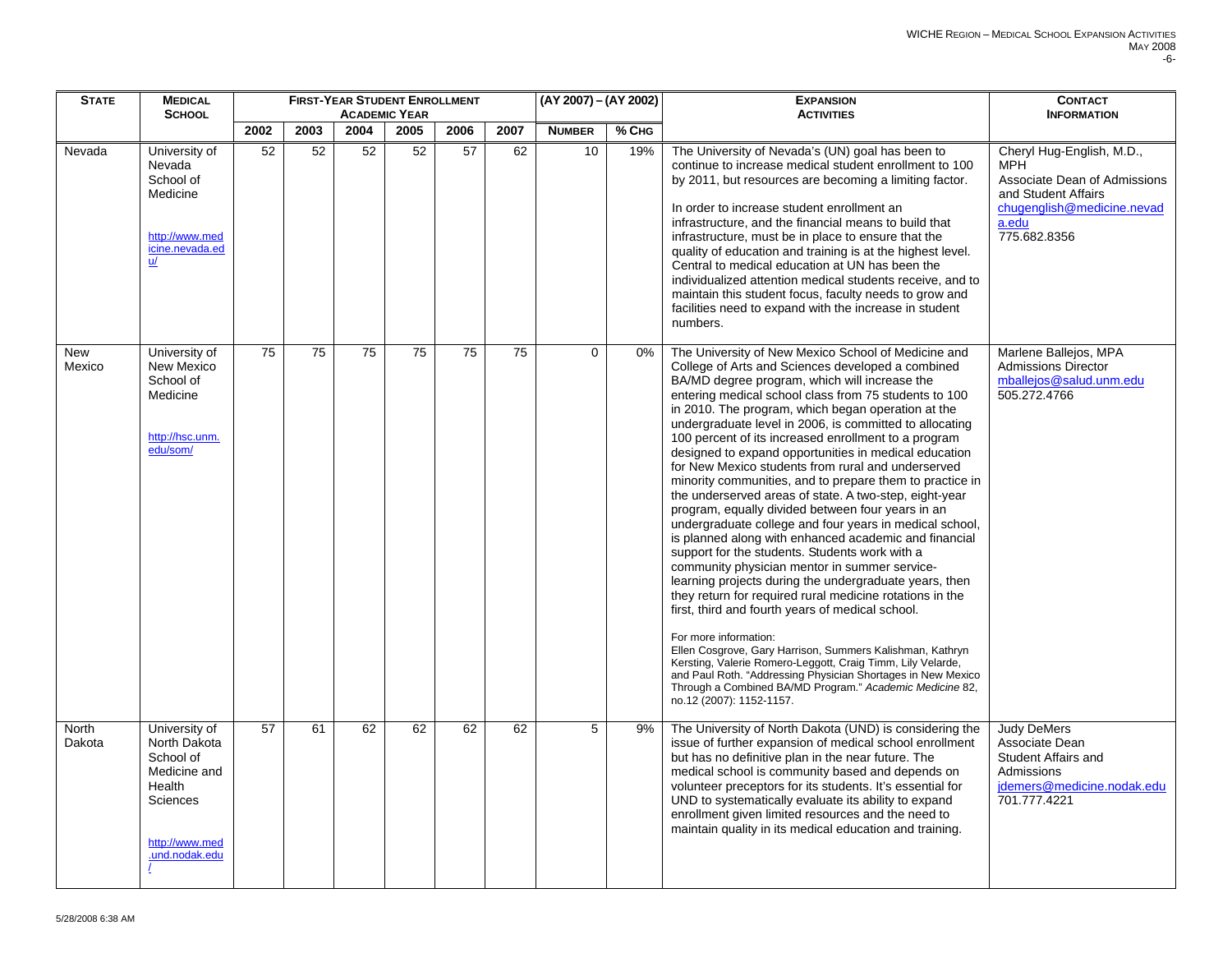| <b>STATE</b>    | <b>MEDICAL</b><br><b>SCHOOL</b>                                                                                  |      |      |      | <b>FIRST-YEAR STUDENT ENROLLMENT</b><br><b>ACADEMIC YEAR</b> |      |                 | (AY 2007) - (AY 2002) |       | <b>EXPANSION</b><br><b>ACTIVITIES</b>                                                                                                                                                                                                                                                                                                                                                                                                                                                                                                                                                                                                                                                                                                                                                                                                                                                                                                                                                                                                                                                                                                              | <b>CONTACT</b><br><b>INFORMATION</b>                                                                   |
|-----------------|------------------------------------------------------------------------------------------------------------------|------|------|------|--------------------------------------------------------------|------|-----------------|-----------------------|-------|----------------------------------------------------------------------------------------------------------------------------------------------------------------------------------------------------------------------------------------------------------------------------------------------------------------------------------------------------------------------------------------------------------------------------------------------------------------------------------------------------------------------------------------------------------------------------------------------------------------------------------------------------------------------------------------------------------------------------------------------------------------------------------------------------------------------------------------------------------------------------------------------------------------------------------------------------------------------------------------------------------------------------------------------------------------------------------------------------------------------------------------------------|--------------------------------------------------------------------------------------------------------|
|                 |                                                                                                                  | 2002 | 2003 | 2004 | 2005                                                         | 2006 | 2007            | <b>NUMBER</b>         | % CHG |                                                                                                                                                                                                                                                                                                                                                                                                                                                                                                                                                                                                                                                                                                                                                                                                                                                                                                                                                                                                                                                                                                                                                    |                                                                                                        |
| Oregon          | Oregon<br>Health and<br>Science<br>University<br>(OHSU)<br>School of<br>Medicine<br>http://www.ohs<br>u.edu/som/ | 104  | 107  | 108  | 112                                                          | 120  | 118             | 14                    | 15%   | OHSU School of Medicine began implementing a four-<br>phase plan to increase medical student enrollment in<br>2001 that minimized capital expenditure while<br>leveraging existing resources at OHSU. Phase 1 (2001-<br>2006) increased enrollment incrementally at the School<br>of Medicine's Portland site (from 101 in 2001 to 120 in<br>2006); Phase 2 (2006-2007) created community<br>partnerships to develop regional sites using the physical<br>facilities of partners, avoiding the need for capital<br>investment; Phase 3 (2007-2010) builds on the<br>prototype developed in Phase 2 to create addition<br>regional educations sites, and Phase 4 (2010-2015)<br>involves a feasibility study and subsequent capital<br>campaign for a facility on Portland's south waterfront.<br>(Enrollment will remain stable for the 2008 entering<br>class at 115 to 120 students.)<br>For more information:<br>Joseph E. Robertson, Jr., Jennifer Boyd, Jerris R. Hedges, and<br>Edward J. Keenan. "Strategies for Increasing the Physician<br>Workforce: The Oregon Model for Expansion." Academic<br>Medicine 82, no. 12 (2007): 1158-1162. | Vicki Fields<br><b>Assistant Dean for Medical</b><br>Education<br>fields@ohsu.edu<br>503.494.4329      |
| South<br>Dakota | Sanford<br>School of<br>Medicine<br>The<br>University of<br>South Dakota<br>http://www.usd.<br>edu/med/          | 50   | 50   | 50   | 50                                                           | 51   | $\overline{54}$ | $\overline{4}$        | 8%    | Sanford School of Medicine is considering increasing its<br>class size from 54 students per year to 65. The goal is<br>to have a strategic plan in place in 2009. As part of the<br>expansion planning, a major consideration is the<br>establishment of an additional rural campus or rural<br>track program.<br>As a community based program, the Sanford curriculum<br>emphasizes primary care with the support and<br>participation of dedicated practicing physicians and<br>community hospitals across South Dakota. In the<br>pursuit of increased medical school enrollment, Sanford<br>must be able to ensure that clinical sites and physician<br>teachers are available to maintain quality medical<br>training of a growing number of students. Sanford must<br>also consider resident education. Given medical school<br>graduates tend to practice close to the location of their<br>residency programs, expanding and strengthening<br>residencies in South Dakota is vital.<br>Providing medical education is expensive, and a<br>challenge in increasing enrollment is the ability to<br>secure ongoing state funding.            | Janet Lindemann, MD<br>Dean of Medical Student<br>Education<br>Janet.lindemann@usd.edu<br>605.357.1364 |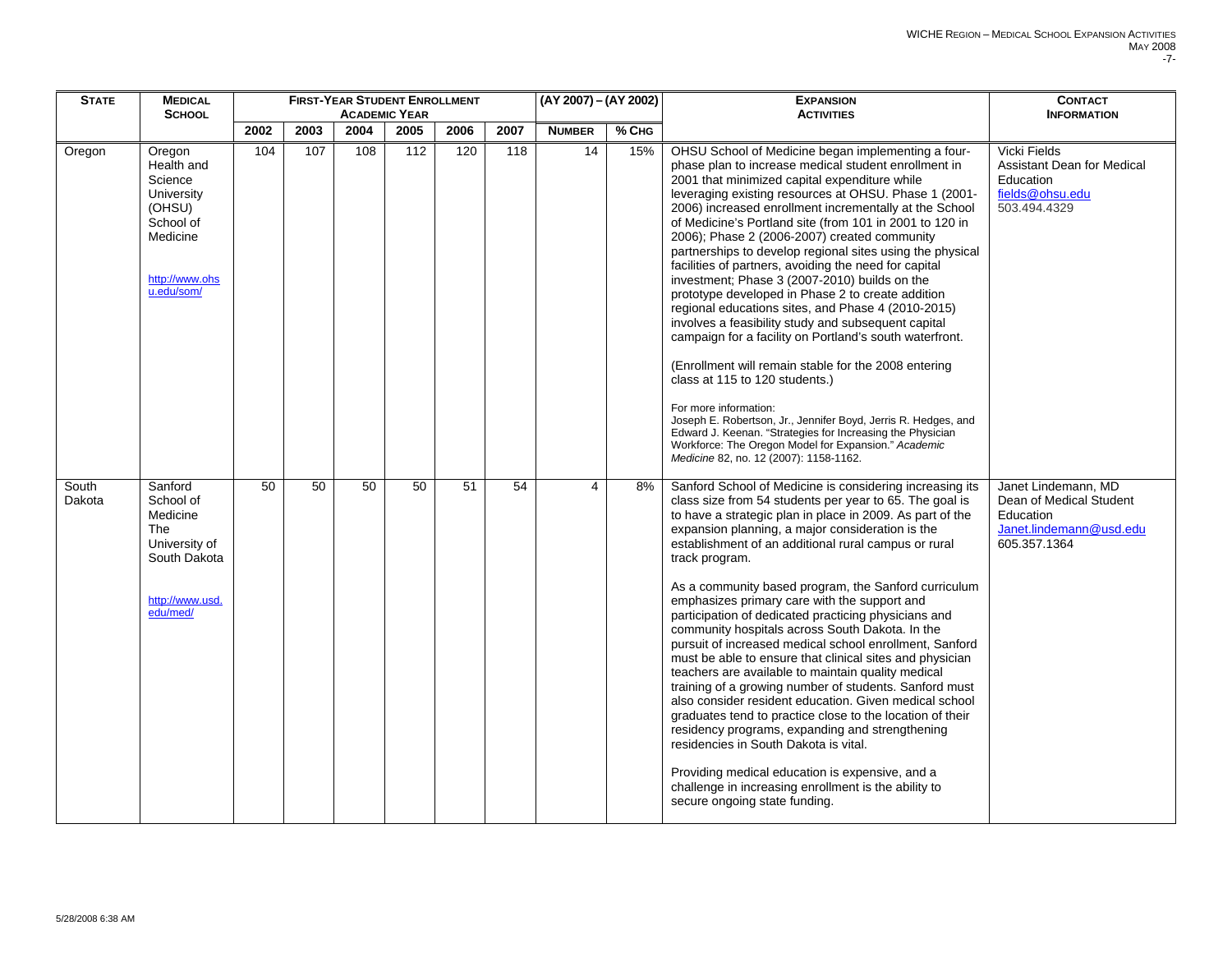| <b>STATE</b> | <b>MEDICAL</b>                                                                                                                                 |      |      |      | <b>FIRST-YEAR STUDENT ENROLLMENT</b> |      |      | $(AY 2007) - (AY 2002)$ |         | <b>EXPANSION</b>                                                                                                                                                                                                                                                                                                                                                                                                                                                                                                                                                                                                                                                                                                                                                                                                                                                                                                                                                                                                                                                                                                                                                                                                                                                                                                                                                                                                                                                                                                                                                                                                                                                                                                                                                                                                                                                                                                                                                            | <b>CONTACT</b>                                                                                            |
|--------------|------------------------------------------------------------------------------------------------------------------------------------------------|------|------|------|--------------------------------------|------|------|-------------------------|---------|-----------------------------------------------------------------------------------------------------------------------------------------------------------------------------------------------------------------------------------------------------------------------------------------------------------------------------------------------------------------------------------------------------------------------------------------------------------------------------------------------------------------------------------------------------------------------------------------------------------------------------------------------------------------------------------------------------------------------------------------------------------------------------------------------------------------------------------------------------------------------------------------------------------------------------------------------------------------------------------------------------------------------------------------------------------------------------------------------------------------------------------------------------------------------------------------------------------------------------------------------------------------------------------------------------------------------------------------------------------------------------------------------------------------------------------------------------------------------------------------------------------------------------------------------------------------------------------------------------------------------------------------------------------------------------------------------------------------------------------------------------------------------------------------------------------------------------------------------------------------------------------------------------------------------------------------------------------------------------|-----------------------------------------------------------------------------------------------------------|
|              | <b>SCHOOL</b>                                                                                                                                  |      |      |      | <b>ACADEMIC YEAR</b>                 |      |      |                         |         | <b>ACTIVITIES</b>                                                                                                                                                                                                                                                                                                                                                                                                                                                                                                                                                                                                                                                                                                                                                                                                                                                                                                                                                                                                                                                                                                                                                                                                                                                                                                                                                                                                                                                                                                                                                                                                                                                                                                                                                                                                                                                                                                                                                           | <b>INFORMATION</b>                                                                                        |
|              |                                                                                                                                                | 2002 | 2003 | 2004 | 2005                                 | 2006 | 2007 | <b>NUMBER</b>           | $%$ CHG |                                                                                                                                                                                                                                                                                                                                                                                                                                                                                                                                                                                                                                                                                                                                                                                                                                                                                                                                                                                                                                                                                                                                                                                                                                                                                                                                                                                                                                                                                                                                                                                                                                                                                                                                                                                                                                                                                                                                                                             |                                                                                                           |
| Utah         | University of<br>Utah<br>School of<br>Medicine<br>http://medicine.<br>utah.edu/                                                                | 104  | 102  | 102  | 102                                  | 102  | 102  | $-2$                    | $-2\%$  | The University of Utah sought funding from the<br>Legislature during the 2008 general session to expand<br>enrollment from 102 to 130 medical students but, due to<br>state budgetary issues, was not successful. The Eccles<br>Health Sciences Education Building opened in 2005<br>that would address the core medical educational needs<br>of a class size of 150 students. Of concern, however, is<br>establishing an optimal clinical infrastructure for<br>students with an increased number of clinical sites and<br>physician mentors and preceptors.                                                                                                                                                                                                                                                                                                                                                                                                                                                                                                                                                                                                                                                                                                                                                                                                                                                                                                                                                                                                                                                                                                                                                                                                                                                                                                                                                                                                               | Larry Reimer, MD<br>Associate Dean for Curriculum<br>and GME<br>larry.reimer@hsc.utah.edu<br>801.585.2951 |
| Washington   | University of<br>Washington<br>School of<br>Medicine<br>http://uwmedici<br>ne.washington.<br>edu/Facilities/U<br><b>WSchoolOfMed</b><br>icine/ | 178  | 178  | 178  | 180                                  | 182  | 191  | 13                      | 8%      | Coordinated by the University of Washington (UW)<br>School of Medicine, WWAMI is a regional medical<br>education program that trains medical students from<br>five states (Washington, Wyoming, Alaska, Montana<br>and Idaho). The number of 2007 first-year students<br>represents an increase of students from Wyoming,<br>Alaska, and Idaho, with further increases under<br>discussion. In addition, in fall 2008, Washington will add<br>20 seats by opening a new first-year WWAMI site in<br>Spokane.*<br>In order to ensure educational quality while growing<br>student enrollment, UW is addressing the following<br>factors: Standardizing educational experiences and<br>evaluation across all sites, meeting physical site needs,<br>providing adequate numbers and quality of teachers for<br>students, maintaining optimal clinical experiences, and<br>focusing on small-group experiences. Another<br>challenge is matching expanding medical school slots<br>with more residency and fellowship positions.<br>UW is looking to new teaching paradigms to facilitate<br>and optimize the process of growth, including the use of<br>simulation, web-based education and telemedicine to<br>achieve standardization of teaching and economy of<br>teachers. It is also essential that dialogue is maintained,<br>discussing the pros and cons of expansion, how to meet<br>the needs of underserved populations, how to optimize<br>the educational experience, and other key questions.<br>*Beginning in 2008, WWAMI will admit 216 students; 140<br>Washington students (Pullman: 20, Spokane: 20, Seattle:100);<br>16 Wyoming students; and 20 students each from Alaska,<br>Montana, and Idaho.<br>For more information:<br>Thomas Norris, John Coombs, Peter House, Sylvia Moore,<br>Marjorie Wenrich, Paul Ramsey. "Regional solutions to the<br>physician workforce shortage: The WWAMI Experience."<br>Academic Medicine 81, no 10 (2006): 857-862. | Thomas Norris, MD<br>Vice Dean for Academic<br>Affairs<br>tnorris@u.washington.edu<br>206.685.3466        |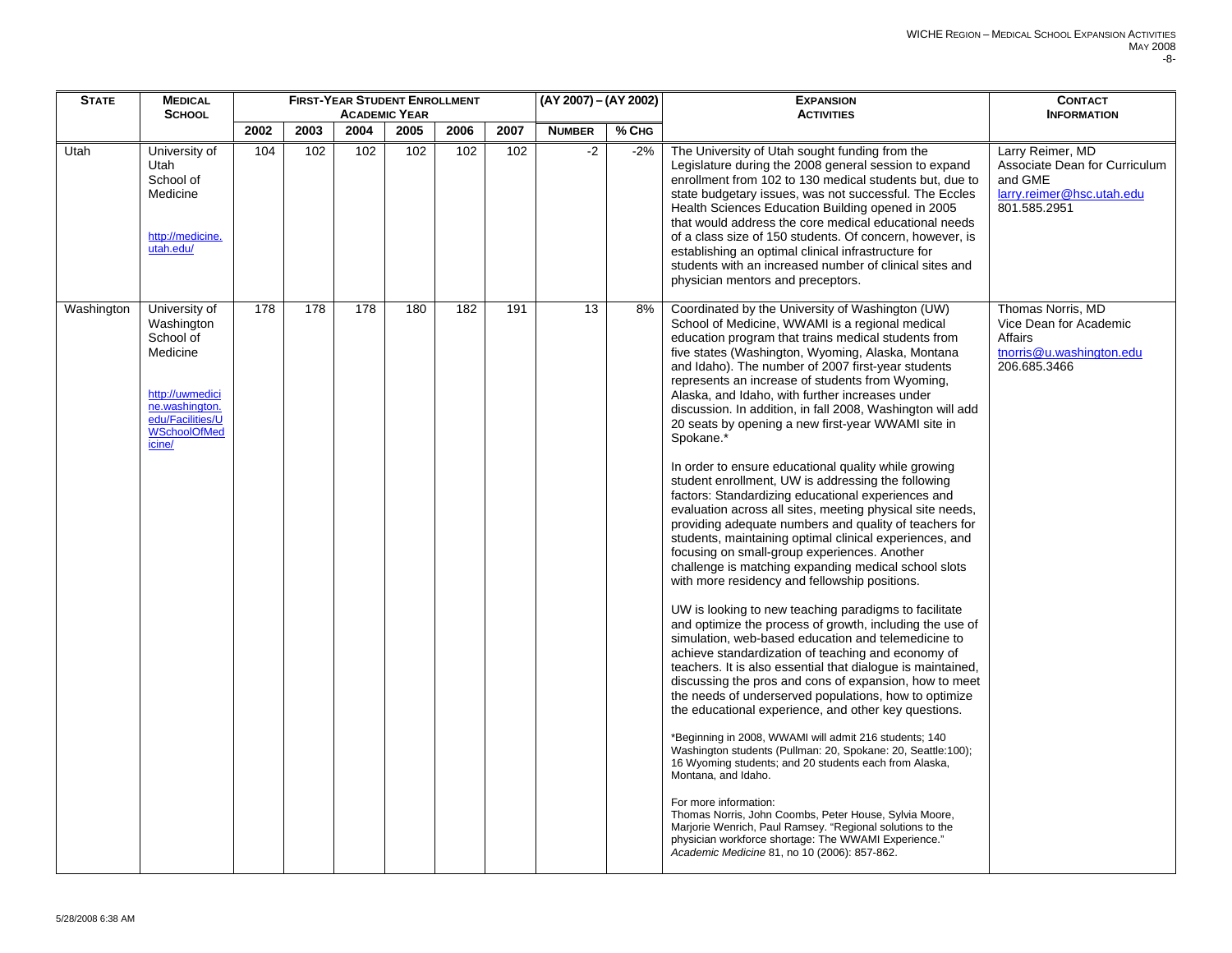| <b>STATE</b> | <b>MEDICAL</b><br><b>SCHOOL</b>                                                                                                             |      |      |             | <b>FIRST-YEAR STUDENT ENROLLMENT</b><br><b>ACADEMIC YEAR</b> |      |                                            | (AY 2007) – (AY 2002) |       | <b>EXPANSION</b><br><b>ACTIVITIES</b>                                                                                                                                                                                                                                                                                                                                                                                                                                                                                                                                                                                                                                                                                                                                                                                                                                                                                                                                                                                                                                                                                                                                                                                                                                                                                               | <b>CONTACT</b><br><b>INFORMATION</b>                            |
|--------------|---------------------------------------------------------------------------------------------------------------------------------------------|------|------|-------------|--------------------------------------------------------------|------|--------------------------------------------|-----------------------|-------|-------------------------------------------------------------------------------------------------------------------------------------------------------------------------------------------------------------------------------------------------------------------------------------------------------------------------------------------------------------------------------------------------------------------------------------------------------------------------------------------------------------------------------------------------------------------------------------------------------------------------------------------------------------------------------------------------------------------------------------------------------------------------------------------------------------------------------------------------------------------------------------------------------------------------------------------------------------------------------------------------------------------------------------------------------------------------------------------------------------------------------------------------------------------------------------------------------------------------------------------------------------------------------------------------------------------------------------|-----------------------------------------------------------------|
|              |                                                                                                                                             | 2002 | 2003 | 2004        | 2005                                                         | 2006 | 2007                                       | <b>NUMBER</b>         | % CHG |                                                                                                                                                                                                                                                                                                                                                                                                                                                                                                                                                                                                                                                                                                                                                                                                                                                                                                                                                                                                                                                                                                                                                                                                                                                                                                                                     |                                                                 |
|              | <b>OSTEOPATHIC MEDICAL SCHOOLS</b>                                                                                                          |      |      |             |                                                              |      |                                            |                       |       |                                                                                                                                                                                                                                                                                                                                                                                                                                                                                                                                                                                                                                                                                                                                                                                                                                                                                                                                                                                                                                                                                                                                                                                                                                                                                                                                     |                                                                 |
| Arizona      | <b>AT Still</b><br>University<br>School of<br>Osteopathic<br>Medicine in<br>Arizona<br>(SOMA)<br>http://www.atsu<br>.edu/soma/inde<br>x.htm | 0    | 0    | $\mathbf 0$ | 0                                                            | 0    | $107*$<br>*first<br>year<br>enroll<br>ment | 107                   | n/a   | SOMA just welcomed its inaugural class of 107<br>students in 2007, and does not plan to increase class<br>size for the foreseeable future. Before an increase in<br>enrollment would be considered, SOMA would need to<br>have its first class complete its four-year training.<br>A major goal of the medical program is to graduate<br>community-minded physicians who will return to serve<br>the medically underserved. To this end, students will<br>have clinical rotations in community health centers from<br>their second through their fourth year of medical<br>education, and will experience a high physician to<br>student ratio. SOMA wants to ensure that clinical sites<br>and physician teachers are available to maintain quality<br>medical training on an individualized level prior to<br>contemplating an increase in the number of students.                                                                                                                                                                                                                                                                                                                                                                                                                                                                | Douglas Wood, DO, PhD<br>Dean<br>dwood@atsu.edu<br>480.219.6052 |
| Arizona      | Midwestern<br>University<br>Arizona<br>College of<br>Osteopathic<br>Medicine<br>(AZCOM)<br>http://www.mid<br>western.edu/az<br>com/         | 154  | 147  | 148         | 166                                                          | 155  | 158                                        | 4                     | 3%    | Beginning in Fall 2008, AZCOM will increase its<br>enrollment to 250 for first-year students.<br>In order to accommodate this expansion, students are:<br>• Being provided with an enhanced diversity of<br>educators with new basic science faculty, clinical<br>faculty, and support staff being hired to meet the<br>needs of additional students.<br>Having access to nine new facilities on campus,<br>including state-of-the art classrooms and<br>laboratories, a new auditorium that can be divided<br>into five lecture halls, a testing center, a<br>standardized patient and simulation laboratory, a<br>recreation and wellness facility, a nondenominational<br>chapel, and a student center that will house the<br>offices of admissions, registrar, financial aid,<br>business services, student services, and university<br>relations.<br>Benefiting from additional medical school rotation<br>opportunities located throughout Arizona. AZCOM<br>has signed contracts with core rotation sites across<br>the state that exceed the number needed for class<br>expansion. Development of postgraduate training at<br>the additional sites will also enable more students to<br>complete their residency training in Arizona.<br>For more information:<br>"Class Size Increase" at http://www.midwestern.edu/azcom/ | Lori Kemper, DO<br>Dean<br>lorik@midwestern.edu<br>623.572.3300 |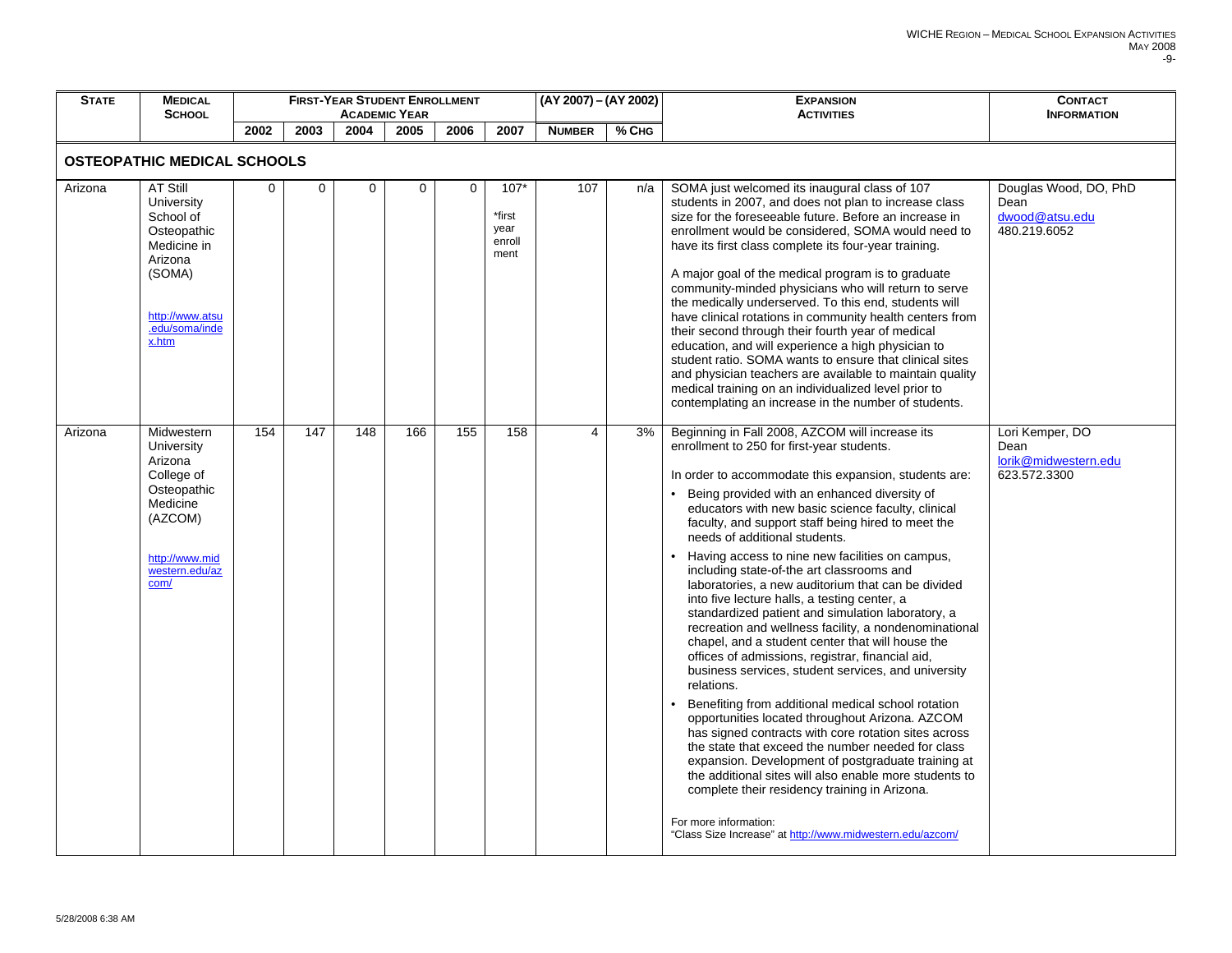| <b>STATE</b> | <b>MEDICAL</b>                                                                                                                                                                                |      |      |      | <b>FIRST-YEAR STUDENT ENROLLMENT</b> |      |      | (AY 2007) - (AY 2002) |         | <b>EXPANSION</b>                                                                                                                                                                                                                                                                                                                                                                                                                                                                                                                                                                                                                                                                                                                                                                                                                                                                                                                                                                                                                                                                                                                                                                                                                                                                                                                                                                                                                                                                                                                                                                                                                                                                                                                                      | <b>CONTACT</b>                                                                 |
|--------------|-----------------------------------------------------------------------------------------------------------------------------------------------------------------------------------------------|------|------|------|--------------------------------------|------|------|-----------------------|---------|-------------------------------------------------------------------------------------------------------------------------------------------------------------------------------------------------------------------------------------------------------------------------------------------------------------------------------------------------------------------------------------------------------------------------------------------------------------------------------------------------------------------------------------------------------------------------------------------------------------------------------------------------------------------------------------------------------------------------------------------------------------------------------------------------------------------------------------------------------------------------------------------------------------------------------------------------------------------------------------------------------------------------------------------------------------------------------------------------------------------------------------------------------------------------------------------------------------------------------------------------------------------------------------------------------------------------------------------------------------------------------------------------------------------------------------------------------------------------------------------------------------------------------------------------------------------------------------------------------------------------------------------------------------------------------------------------------------------------------------------------------|--------------------------------------------------------------------------------|
|              | <b>SCHOOL</b>                                                                                                                                                                                 |      |      |      | <b>ACADEMIC YEAR</b>                 |      |      |                       |         | <b>ACTIVITIES</b>                                                                                                                                                                                                                                                                                                                                                                                                                                                                                                                                                                                                                                                                                                                                                                                                                                                                                                                                                                                                                                                                                                                                                                                                                                                                                                                                                                                                                                                                                                                                                                                                                                                                                                                                     | <b>INFORMATION</b>                                                             |
|              |                                                                                                                                                                                               | 2002 | 2003 | 2004 | 2005                                 | 2006 | 2007 | <b>NUMBER</b>         | $%$ CHG |                                                                                                                                                                                                                                                                                                                                                                                                                                                                                                                                                                                                                                                                                                                                                                                                                                                                                                                                                                                                                                                                                                                                                                                                                                                                                                                                                                                                                                                                                                                                                                                                                                                                                                                                                       |                                                                                |
| California   | Touro<br>University<br>College of<br>Osteopathic<br>Medicine-<br>California<br>(TUCOM)<br>http://www.tu.e<br>du/departments<br>.php?id=43                                                     | 125  | 131  | 135  | 135                                  | 135  | 135  | 10                    | 8%      | TUCOM is considering an increase in class size from<br>135 to 160 students, perhaps by 2010. TUCOM plans to<br>pursue responsible growth ensuring that the highest<br>quality education continues to be provided to its<br>students. Although educational facilities are already in<br>place to accommodate the enrollment expansion, a<br>major concern is identifying the breadth of clinical sites<br>and physician mentors that would be needed.                                                                                                                                                                                                                                                                                                                                                                                                                                                                                                                                                                                                                                                                                                                                                                                                                                                                                                                                                                                                                                                                                                                                                                                                                                                                                                  | Michael Clearfield, DO<br>Dean<br>michael.clearfield@touro.edu<br>707.638.5982 |
| California   | Western<br>University of<br>Health<br><b>Sciences</b><br>College of<br>Osteopathic<br>Medicine of<br>the Pacific<br>(COMP)<br>http://www.west<br>ernu.edu/xp/ed<br>u/comp/recruit<br>ment.xml | 182  | 181  | s207 | 219                                  | 219  | 218  | 36                    | 20%     | Since 2004 the Northwest Track (NWT) has increased<br>COMP class size by roughly thirty seats per year. These<br>seats are reserved for students who either permanently<br>reside, or possess a degree from a four-year college, in<br>the states of Washington, Oregon, Idaho, Montana,<br>Wyoming, or Alaska.<br>By contract, these students complete their first two<br>years of basic sciences on Western's campus in<br>Pomona California and then return to the northwest for<br>their required third and fourth year clinical clerkships.<br>For NWT students who want to practice in their home<br>state, the NWT provides an opportunity to remain on the<br>west coast, obtain solid medical education and return to<br>their home state in their third year rather than waiting for<br>their post-doctoral residency or internship.<br>For more information:<br>http://www.westernu.edu/xp/edu/comp/nwt_contact.xml<br>$---$<br>In addition, in partnership with Samaritan Health Services<br>(SHS), Western University is in the process of<br>establishing a satellite campus in Lebanon, Oregon. The<br>first class of osteopathic medical students would enroll in<br>2011, with the school accepting about 50 students a year<br>to start and increasing to about 100 a year over time. The<br>partnership builds on COMP's existing relationship with<br>SHS in which third-year COMP students have begun<br>doing clinical rotations at Samaritan's hospitals in<br>Lebanon, Albany and Corvallis, Oregon.<br>Graduate medical education, specifically the Medicare<br>cap and availability of clinical sites for residency<br>training, is a critical concern across medical schools<br>expanding their medical school enrollment. | Clinton Adams, DO<br>Dean<br>cadams@westernu.edu<br>909.469.5563               |